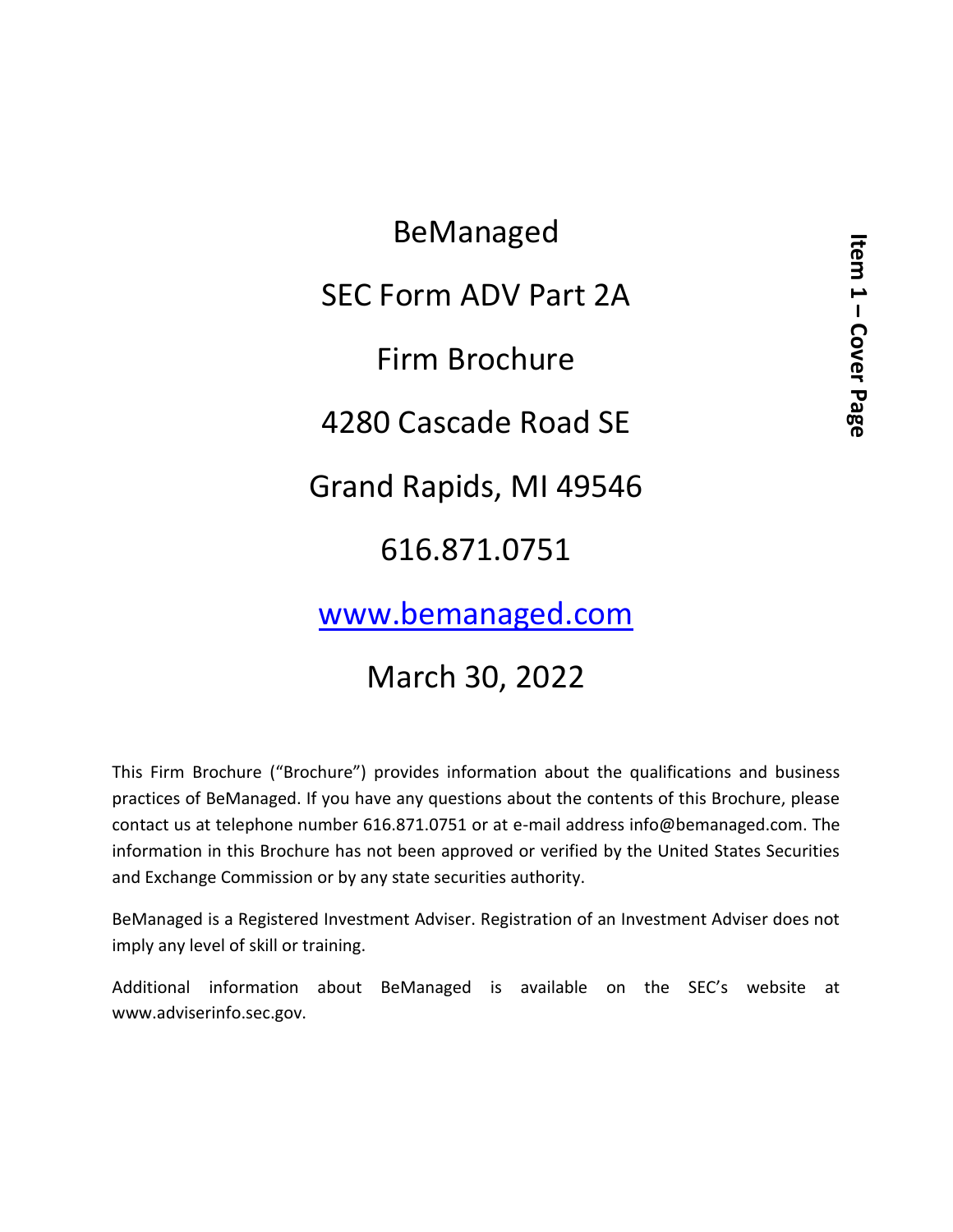This Item is used to provide our clients with a summary of new and/or updated information. We will inform you any revision(s) to this Brochure based on the nature of the updated information.

As of our most recent filing on March 31, 2020, there have been no material changes to our business.

Consistent with the rules, we will ensure that you receive a summary of any material changes to this and subsequent Brochures within 120 days of the close of our business' fiscal year. Furthermore, we will provide you with other interim disclosures about material changes as necessary.

Other information not specified in this summary has been revised since our most recent filing. Consequently, we encourage you to read this Brochure in its entirety.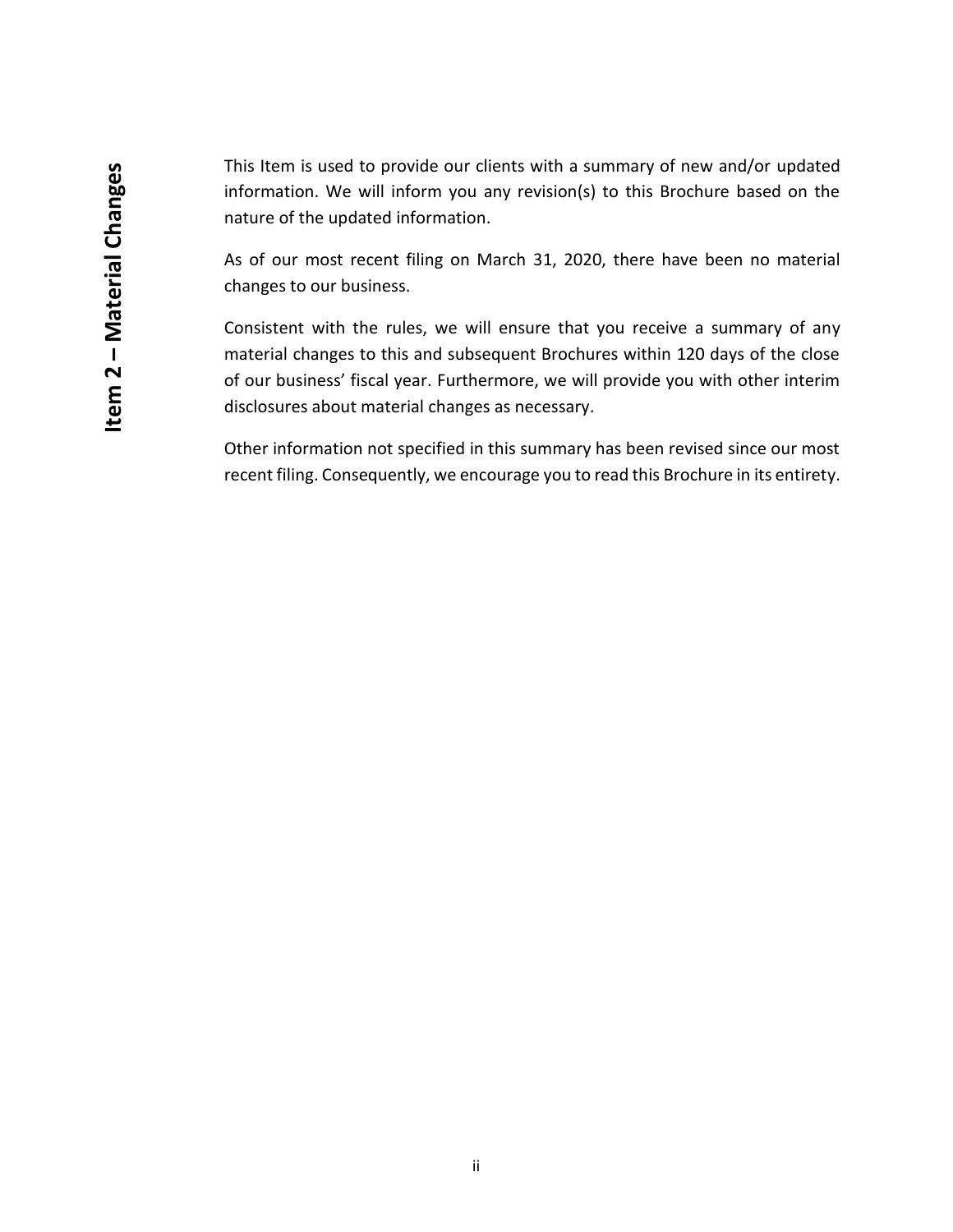| Item 6 - Performance Based Fees and Side-by-Side Management  3             |
|----------------------------------------------------------------------------|
|                                                                            |
| Item 8 - Methods of Analysis, Investment Strategies and Risk of Loss  6    |
|                                                                            |
|                                                                            |
| Item 11 - Code of Ethics, Participation or Interest in Client Transactions |
|                                                                            |
|                                                                            |
|                                                                            |
|                                                                            |
|                                                                            |
|                                                                            |
|                                                                            |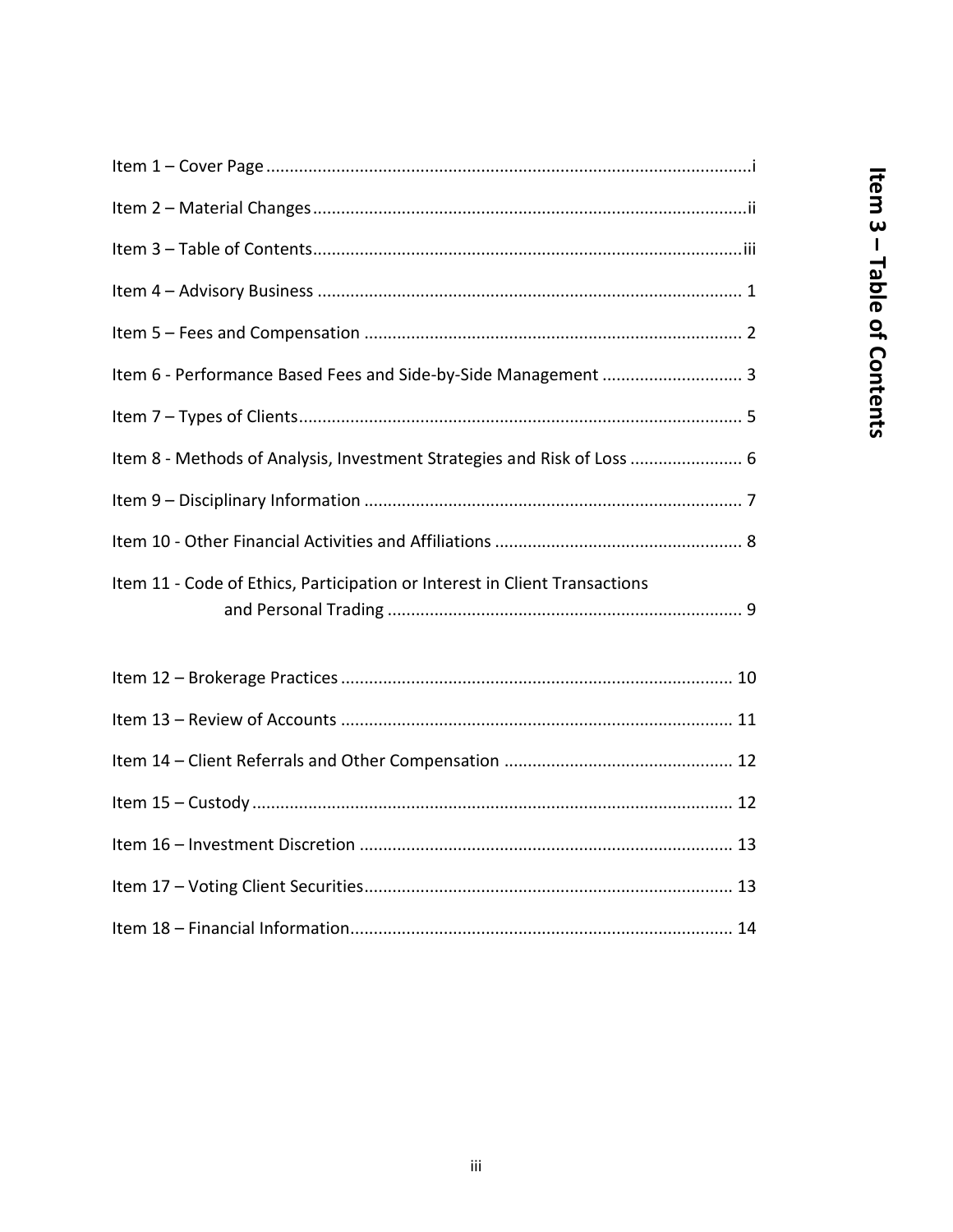Under the BeManaged and BeAdvised product names, BeManaged offers investment management services for participants in defined contribution plans. We also offer discretionary portfolio management services for individuals' outside accounts in conjunction with retirement plans. We began our business in February 2006 in Grand Rapids, Michigan. Our principal owner is John C. Whaley, CFA.

Each BeManaged or BeAdvised client has services tailored to their specific needs by working with a Risk Counselor to determine the proper level of risk tolerance, define their investment goals and to discuss any questions or concerns about their retirement. We actively manage your account on a discretionary basis under the BeManaged program or recommend changes to your portfolio based on the same criteria under the BeAdvised program.

If you choose to enroll in either our BeManaged or BeAdvised service, you can expect the following:

1. **Investment Policy Statement**: We outline your risk tolerance, how we will manage that risk and a before and after report of the changes we implement on your behalf.

2. **Portfolio Adjustments**: We will rebalance your investment options, as needed, in order to control the overall risk in your portfolio.

3. **Ongoing, Personalized Updates**: We keep you informed of developments in your account via four to six personalized, written updates; in addition to generic newsletters forwarded to existing clients.

4. **Personal Annual Review**: We provide you with an update of your Investment Policy Statement (IPS), including retirement projections and your portfolio performance compared to an appropriate benchmark.

In addition to individual account management, BeManaged offers financial counseling services for individuals relative to various employee benefits offered by their employer. Our services are offered by the contracting company as a company-paid employee benefit; individuals do not provide us with any compensation for the delivery of these services.

The services include financial advice related to contribution rates for their defined contribution plans and health savings accounts. We also assist employees with retirement income projections, including potential income to be received from assets held outside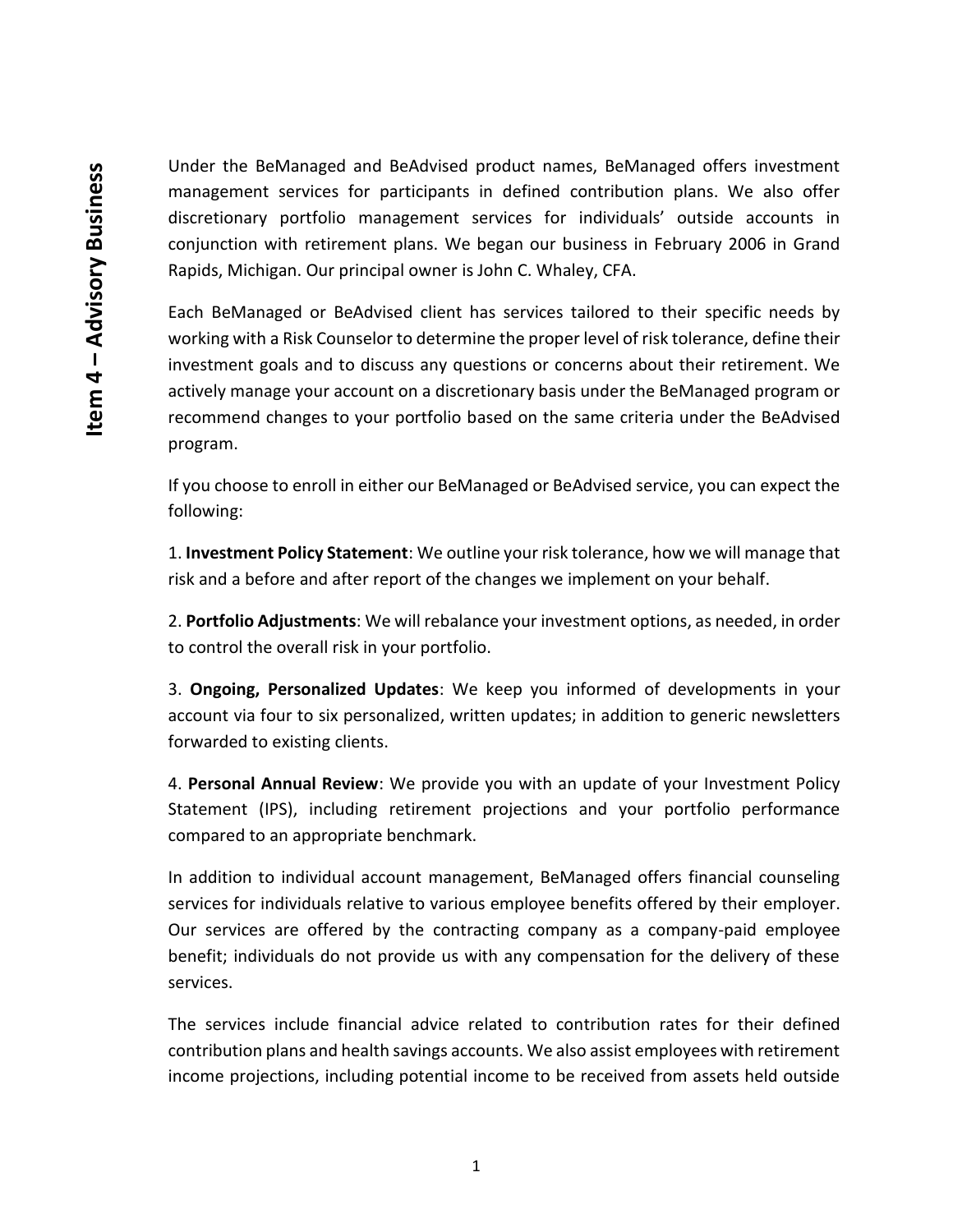the employee's defined contribution plan and from Social Security. Such advice is delivered in group settings and/or individual participant meetings.

As of December 31, 2021, we managed, on a discretionary basis, a total of \$493,100,000 in assets. In addition, we offer non-discretionary investment advice for assets totaling \$8,800,000.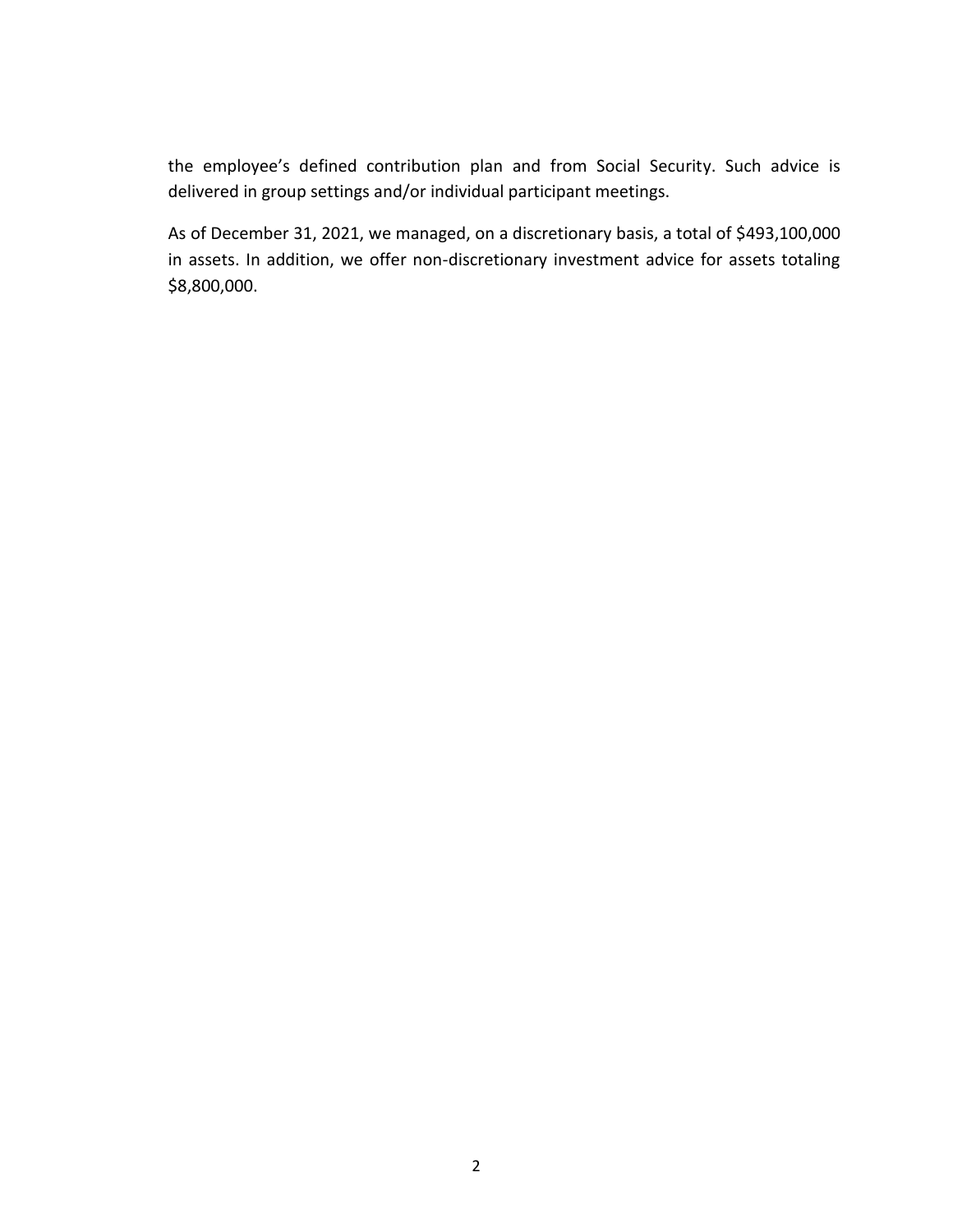More than 95% of revenues generated by our company come from account management fees charged to individual participants who choose our service. We do not receive compensation from the sale of individual securities in your portfolio or from the sale of other investment products.

Our maximum charge is 0.225% quarterly, (0.90% annually) on that beginning balance. The fee is charged in advance and calculated based on the beginning account balance for the chargeable period. A plan sponsor may negotiate a lower percentage fee based on average plan-wide balances, travel reimbursement, or other factors. The sponsor may also arrange for fee processing on other than a quarterly basis; some sponsors process fees twice a year or even annually. All fees are deducted from your account balance. In 2014, BeManaged initiated individual arrangements for account management where the fees can be paid directly.

Any fees charged in advance for more than one three-month period are refundable on a pro-rata basis should the individual participant choose to terminate the relationship prior to the end of the chargeable period. For example, if your account is charged \$500 for twelve months of management services, and you choose to cancel after three months, you may request a refund of \$375, either to your account, if arrangements can be made with the platform provider, or directly to you via check.

For BeManaged's financial counseling services, individual clients will not be charged any fees. Instead, the employer or plan sponsor will negotiate and pay for any fees related to those services with BeManaged. Revenue for our firm for this service represented less than 5% of total revenue for the Adviser in 2021.

BeManaged also charges hourly fees for Financial Planning and Financial Coaching services. Our fee for these services is \$150/hour. As of the filing of this Brochure, we have not had any Clients utilize our Financial Planning service.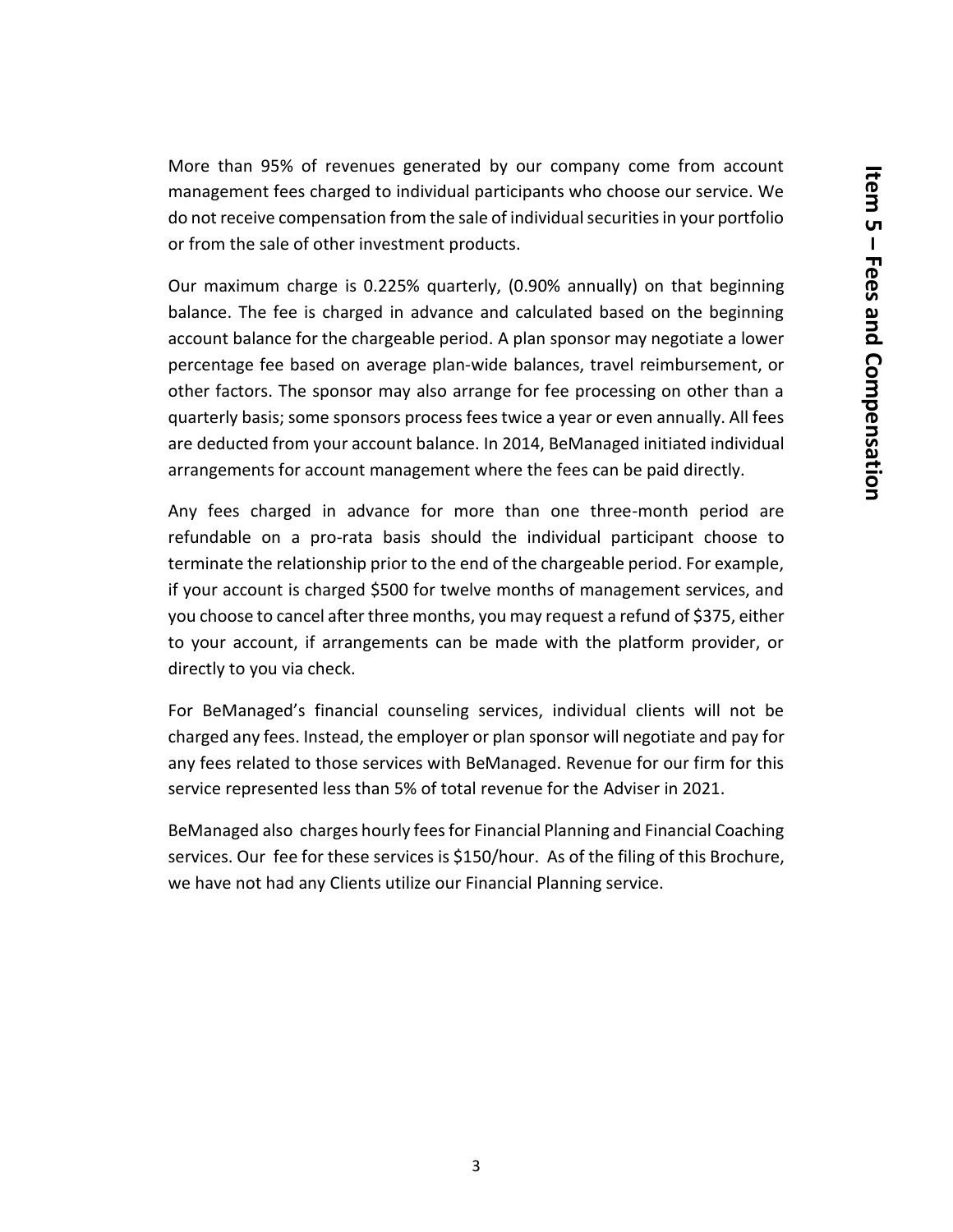BeManaged does not have any performance‐based fee arrangements and has no intention to begin such fee arrangements in the future.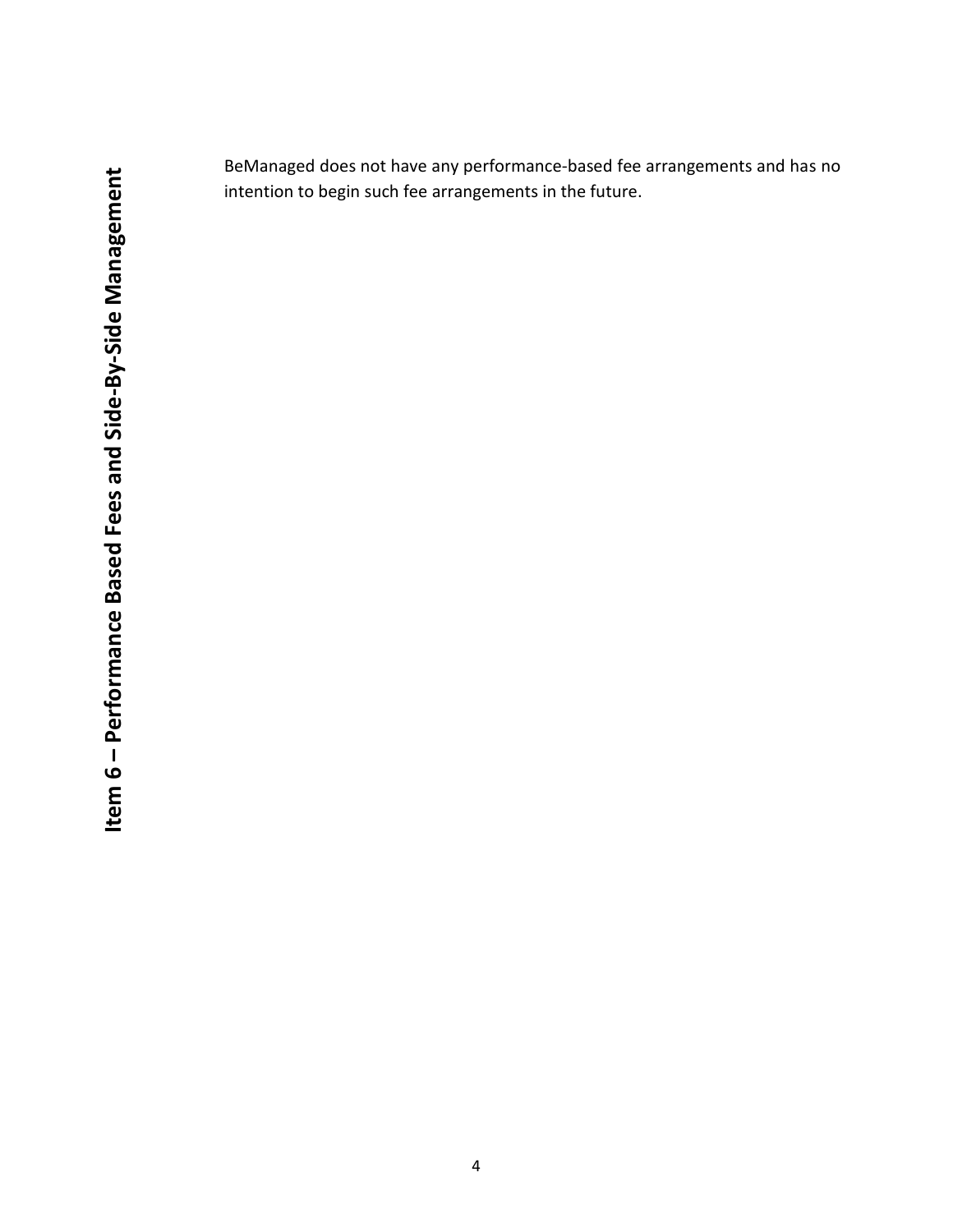Our client base is comprised of mostly individuals who are participants in defined contribution accounts such as 401(k) plans and profit-sharing plans.

There is no minimum account size required to utilize our services. For example, our smallest account balance is less than \$1,000 and our largest account size exceeds \$1 million.

BeManaged offers financial counseling services for individuals relative to various employee benefits offered by their employer. Our services are offered by the contracting company as a company-paid employee benefit; individuals do not provide us with any compensation for the delivery of these services.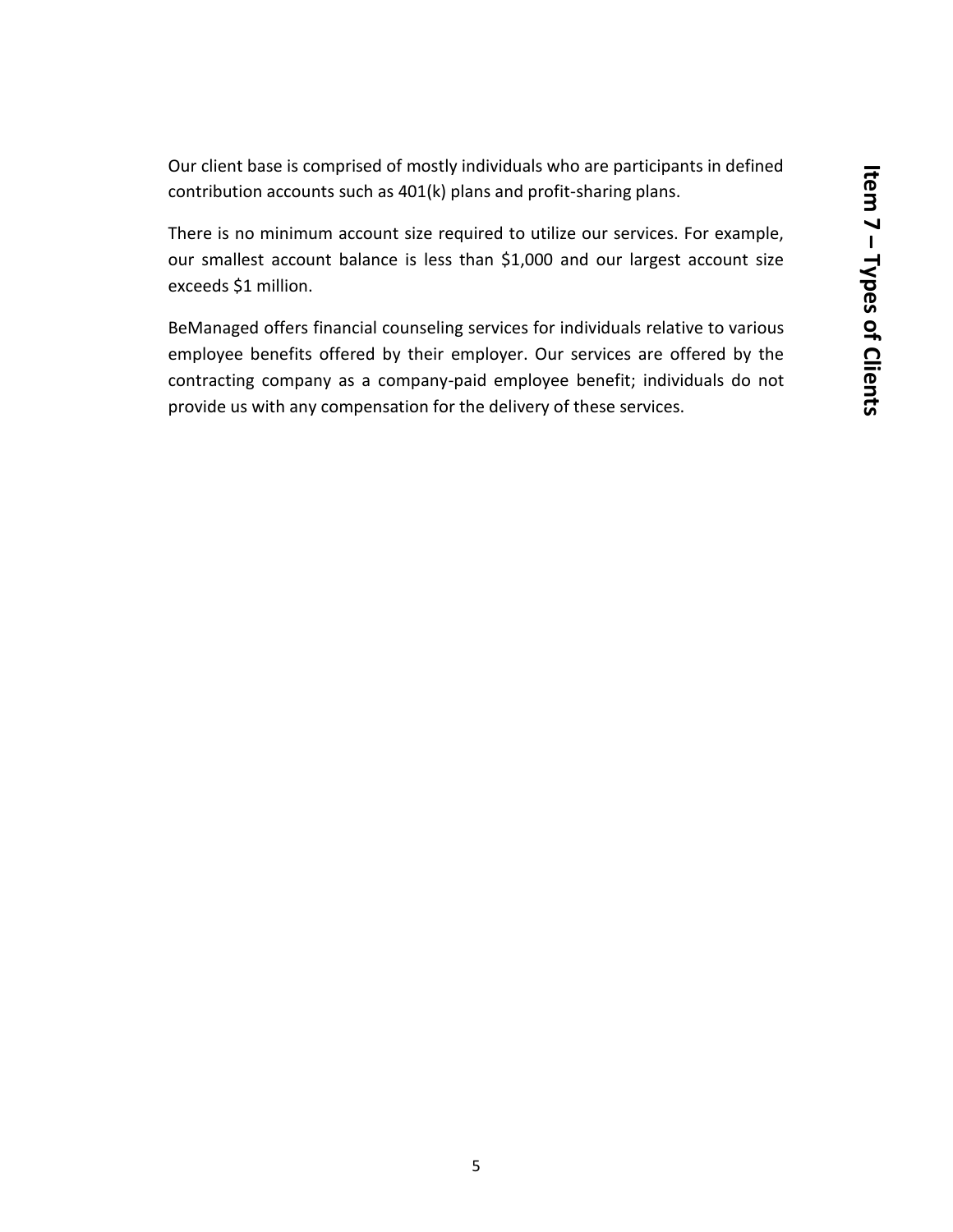BeManaged and BeAdvised investment processes utilize returns‐based mutual fund style analysis and holdings‐based mutual fund style analysis utilizing data available through Morningstar, Inc. and other subscription services.

Our investment management strategy is best defined as a fundamental strategy. We build diversified portfolios designed to address your tolerance for risk and your long-term investment goals. Portfolio allocations across equity funds, fixed income funds, and cash/stable value offerings are adjusted in response to changes to our 18‐24 month outlook for the various investment markets available to you in your defined contribution plan. We would also change our asset class allocations should you notify us of changes in your tolerance for risk, employment status, or retirement goals. We do not utilize different strategies for different clients.

As with almost all investment strategies, there is a risk of loss of principal value in all our management relationships. For example, in calendar year 2018, almost all accounts under an investment management agreement with us lost some principal value. Investing in securities involves risk of loss that clients should be prepared to bear.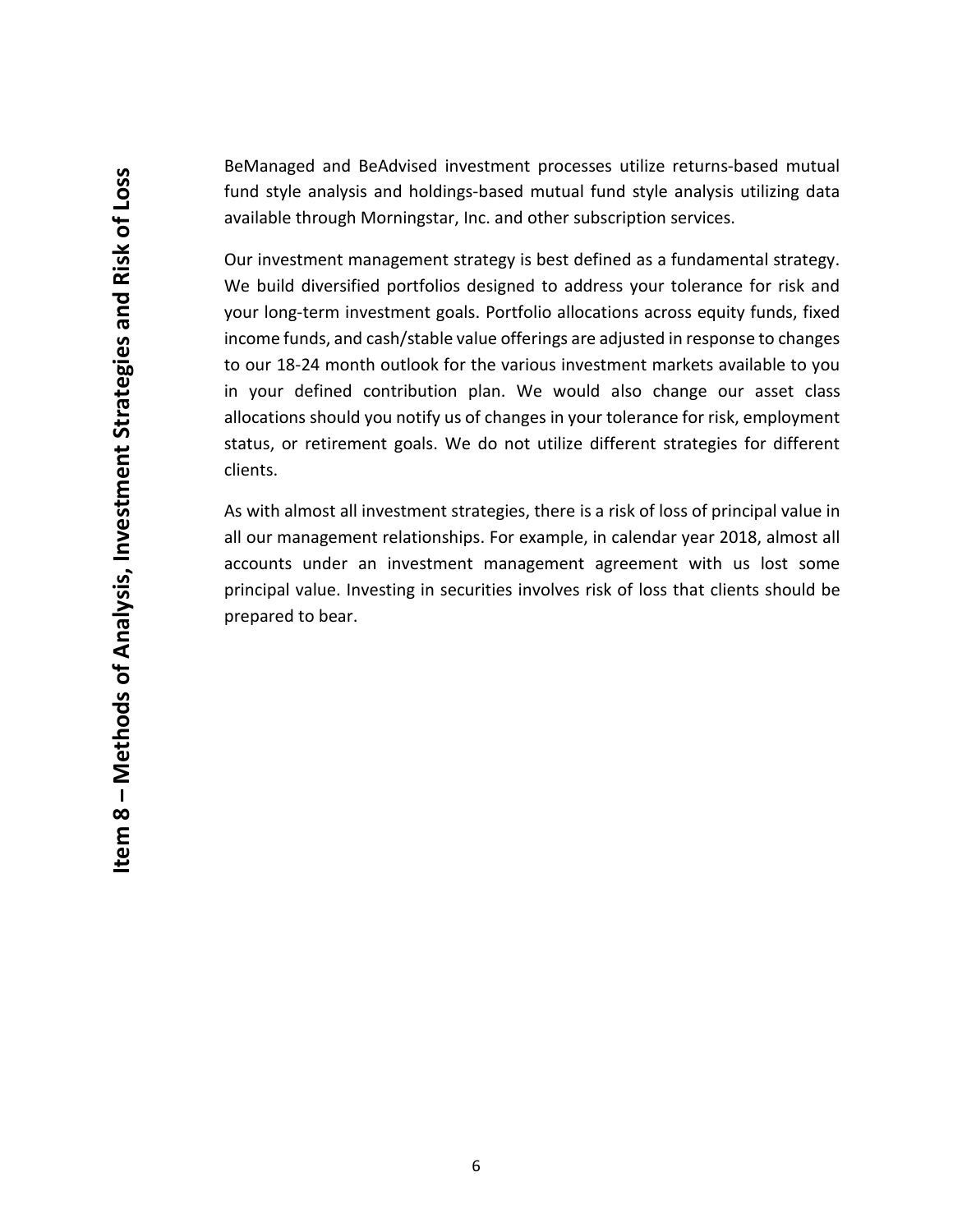There are no legal or disciplinary events to report regarding BeManaged or its personnel.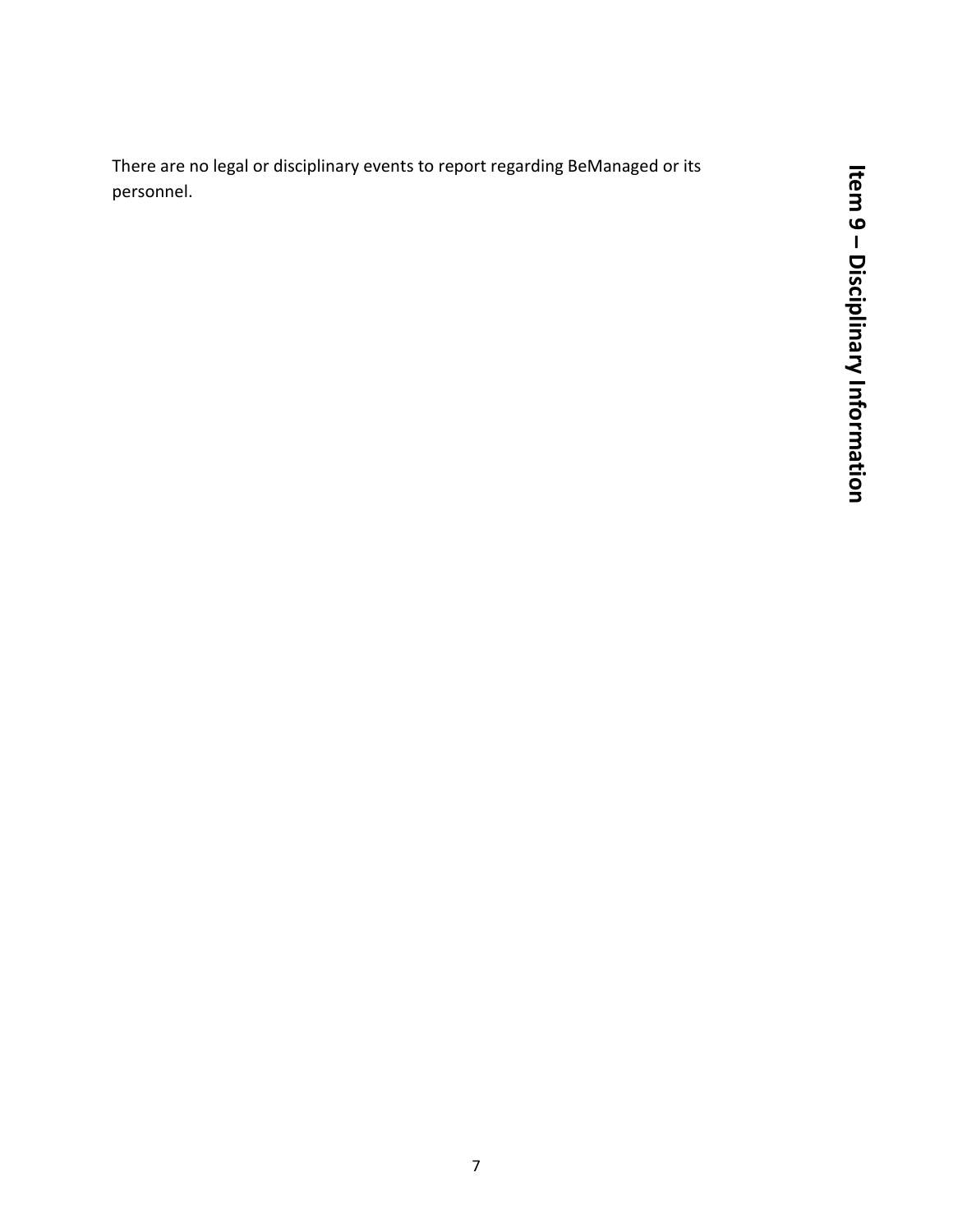BeManaged participates in no other financial activities and has no financial affiliations outside of its advisory business.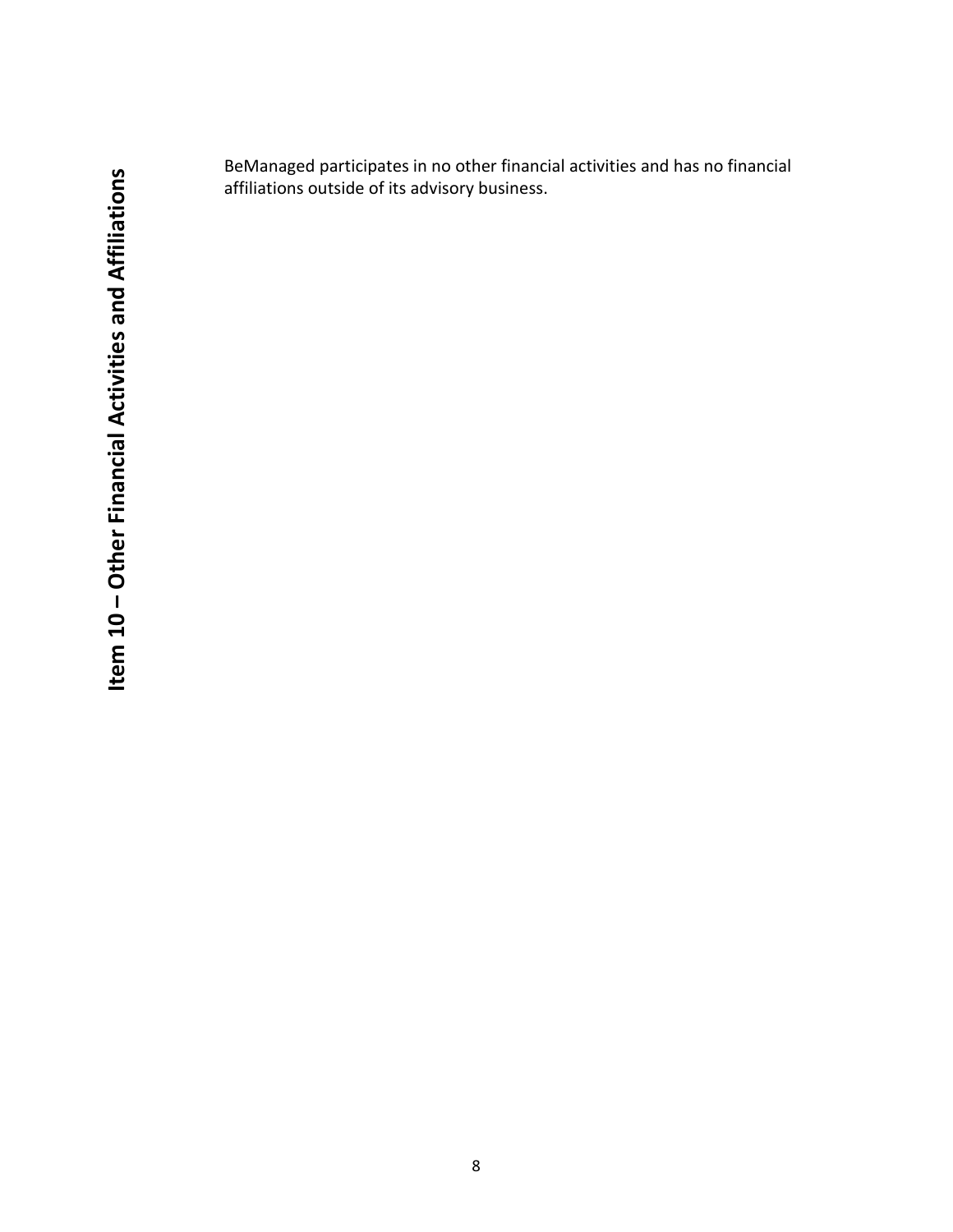Pursuant to Section 204A-1 of the Investment Advisers Act of 1940, BeManaged has adopted a Code of Ethics ("Code") which prohibits BeManaged and its employees from engaging in fraudulent, deceptive or manipulative conduct. Compliance with this Code involves more than acting with honesty and good faith alone. It means that BeManaged has an affirmative duty of utmost good faith to act solely in the best interest of its clients.

This Code establishes rules of conduct for all employees of BeManaged and is designed to, among other things; govern personal securities trading activities in the accounts of employees, their immediate family/household accounts and accounts in which an employee has a beneficial interest. The Code is based upon the principle that BeManaged and its employees owe a fiduciary duty to BeManaged's clients to conduct their affairs, including their personal securities transactions, in such a manner as to avoid (i) serving their own personal interests ahead of clients, (ii) taking inappropriate advantage of their position with the Firm and (iii) any actual or potential conflicts of interest or any abuse of their position of trust and responsibility.

BeManaged and its employees are subject to the following specific fiduciary obligations when dealing with clients:

- the duty to have a reasonable, independent basis for the investment advice provided;
- the duty to ensure that investment advice is suitable to meeting the client's individual objectives, needs and circumstances; and
- a duty to be loyal to clients.

In meeting its fiduciary responsibilities to its clients, BeManaged expects every employee to demonstrate the highest standards of ethical conduct for continued employment with BeManaged. Strict compliance with the provisions of the Code shall be considered a basic condition of employment with BeManaged.

A copy of our Code of Ethics is available by contacting BeManaged at telephone number (616)871-0751 or e-mail info@bemanaged.com. Additionally, you can download a copy from our website at www.bemanaged.com/compliance.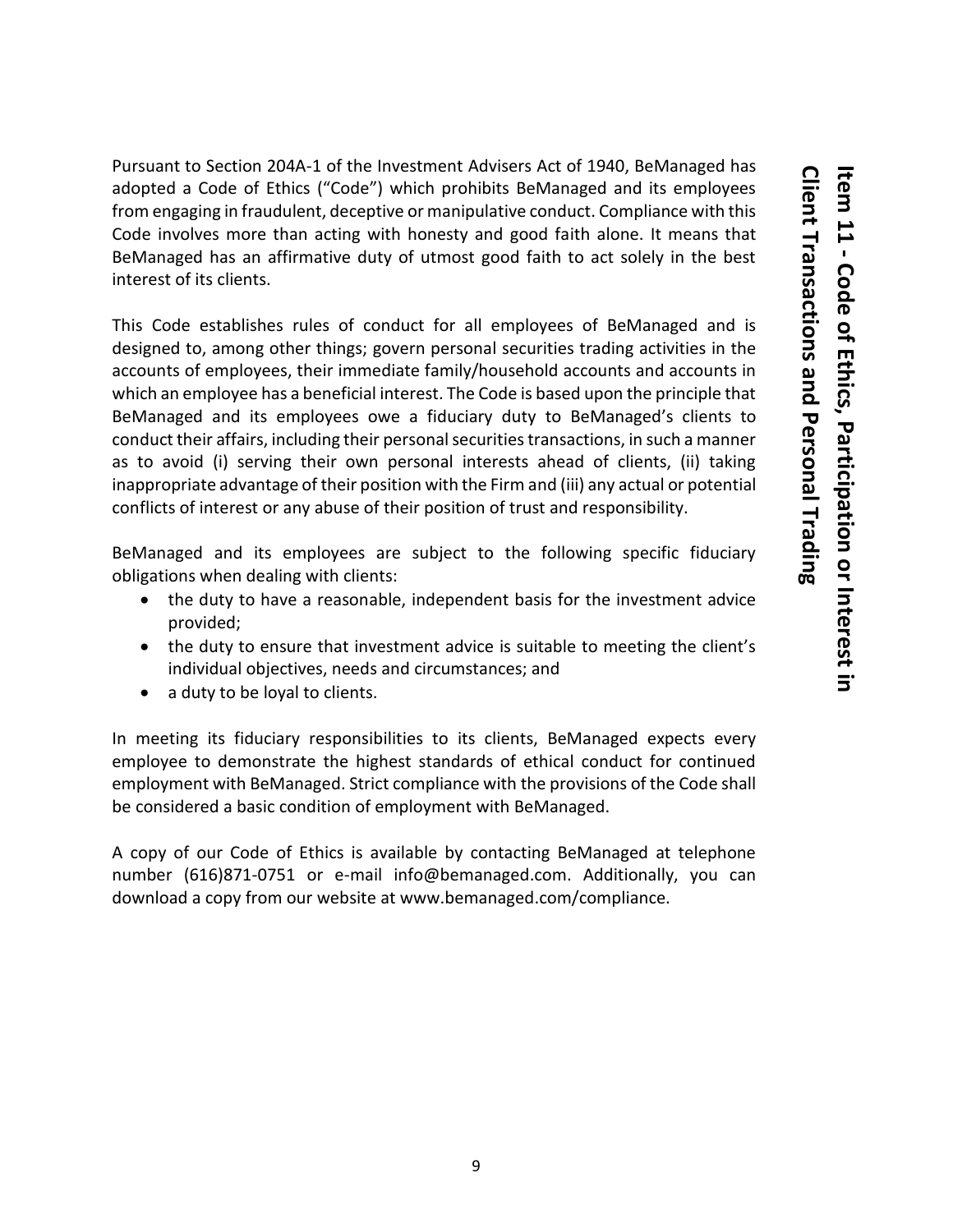Our trading activity is limited to two types: a) a request for transactions through the platform provider the plan sponsor selects; and b) a request for transactions in outside accounts using only no-load, no transaction fee mutual funds. We have no control over the methods utilized to execute those transactions, including the selection of brokers or the compensation they receive.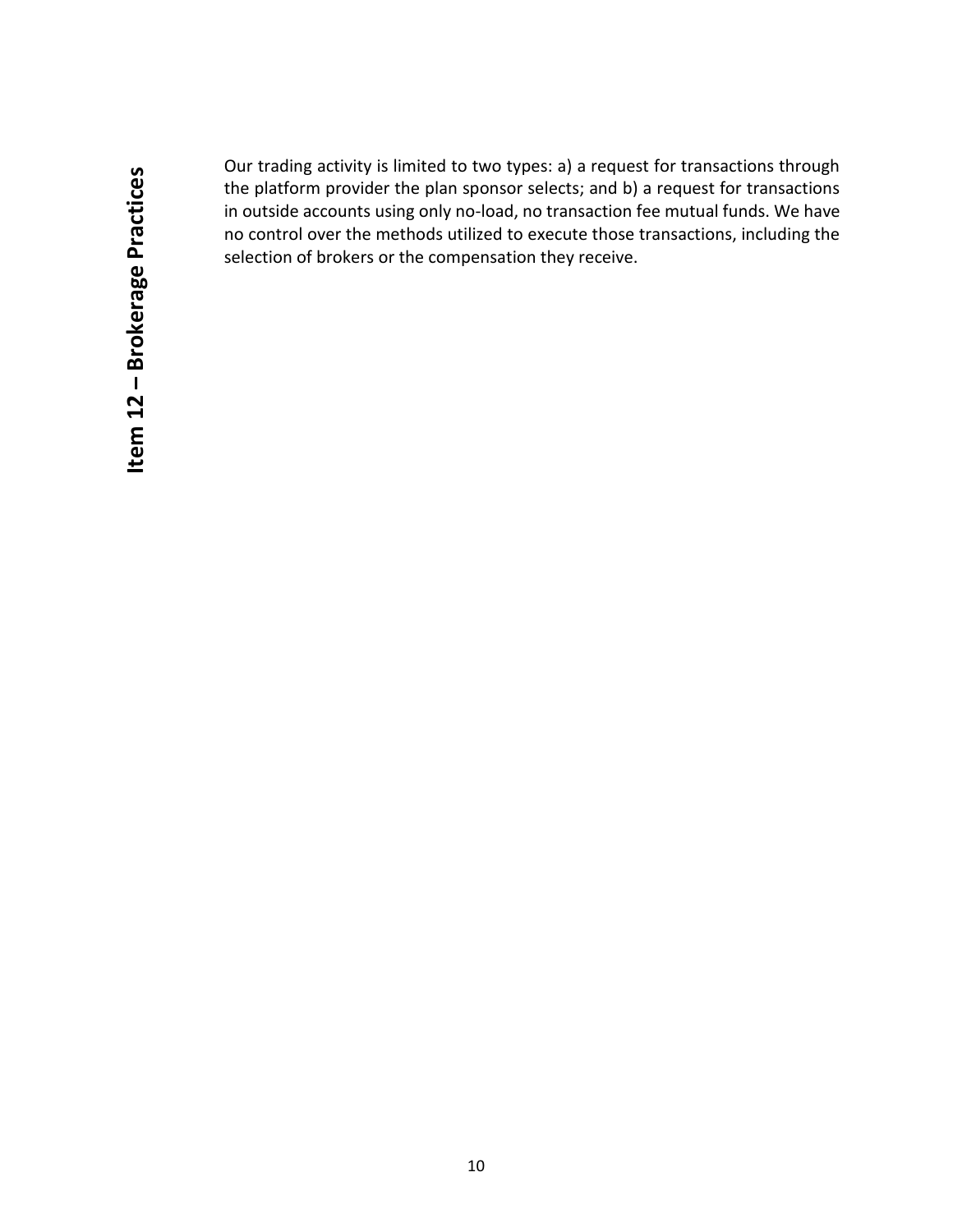BeManaged provides each client with a formal review of its portfolio(s) upon inception of the relationship and annually thereafter. More frequent informal reviews are provided when discretionary changes are made to an account allocation or when you provide us updated personal circumstances.

The formal review process is focused on the defined contribution portfolio being managed. You will receive a written report of this review, which includes:

- A statement of your investment objectives, including an analysis of your tolerance for risk;
- An analysis of your current investment portfolio upon inception of the relationship;
- Our allocation strategy for your assets;
- An analysis of your new investment portfolio after the initial changes, including a style analysis of the equity and fixed income portion of your account;
- Our procedures to monitor the progress of your account;
- A review of the risk assessment questionnaire you completed for us; and
- A review of your performance scorecard, including comparisons to an appropriate benchmark.

Informal reviews are detailed in written reports which include descriptive analysis of any portfolio changes we make on your behalf. We supply informal reviews approximately two to four times a year as market and portfolio conditions dictate.

Formal and informal reviews are conducted by a portfolio manager and may also include research and trading associates, customer service representatives and/or customer service associates. All reviews are conducted under policies and procedures developed under the responsibility of the Investment Committee and the Director of Client Services. Reviews are conducted under a team approach; there are no standards for the number of accounts assigned per reviewer.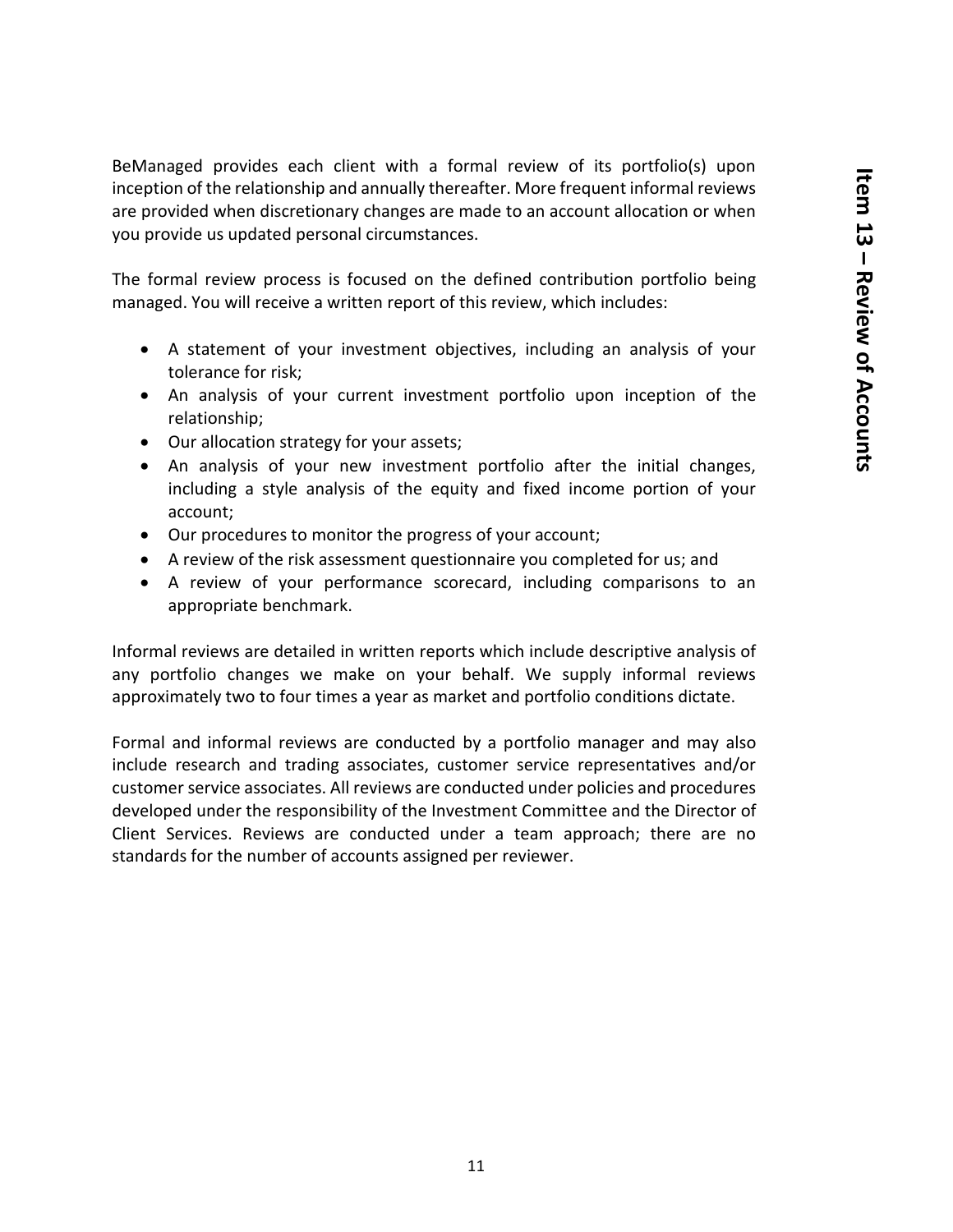In late 2020, BeManaged engaged an independent solicitor to provide client referrals. If a client is referred to us by a solicitor, this practice is disclosed to the client in writing by the solicitor and the Advisor pays the solicitor out of its own funds—specifically, the Advisor pays the solicitor a monthly fee for referrals in certain areas of West Michigan. The use of solicitors is strictly regulated under applicable federal and state law. The Advisor's policy is to fully comply with the requirements of Rule 206(4)-3, under the Investment Advisers Act of 1940, as amended, and similar state rules, as applicable.

The Advisor receives client referrals from the Dave Ramsey SmartVestor Group ("SmartVestors"). SmartVestors is unaffiliated with the Advisor and there is no employee relationship between them. Dave Ramsey established the SmartVestors Network as a means of referring individuals and other investors seeking fiduciary personal investment management services to independent investment advisors. Dave Ramsey Group does not supervise the Advisor and has no responsibility for the Advisor's management of client portfolios or the Advisor's other advice or services. The Advisor pays an on-going fee for each territory it receives referrals from. This fee ranges from \$300/month to \$700/month ("Solicitation Fee") depending on the size of the territory. The Advisor will not charge clients referred through SmartVestors any fees or costs higher than its standard fee schedule offered to its clients. For information regarding additional or other fees paid directly or indirectly to SmartVestors, please refer to the SmartVestors Disclosure and Acknowledgement Form.

Pursuant to Rule 206(4)-2 of the Investment Advisers Act of 1940, BeManaged has implemented safeguards for client accounts over which we are deemed to have 'Custody'.

As a part of our Custody requirements, you will receive quarterly accounts statements generated and sent to you by the platform provider or the custodian for your assets managed outside of the defined contribution arrangement. We encourage you to review your account statements on a regular basis, and compare them to statements received from BeManaged, to determine whether account transactions, including deductions to pay advisory fees, are proper.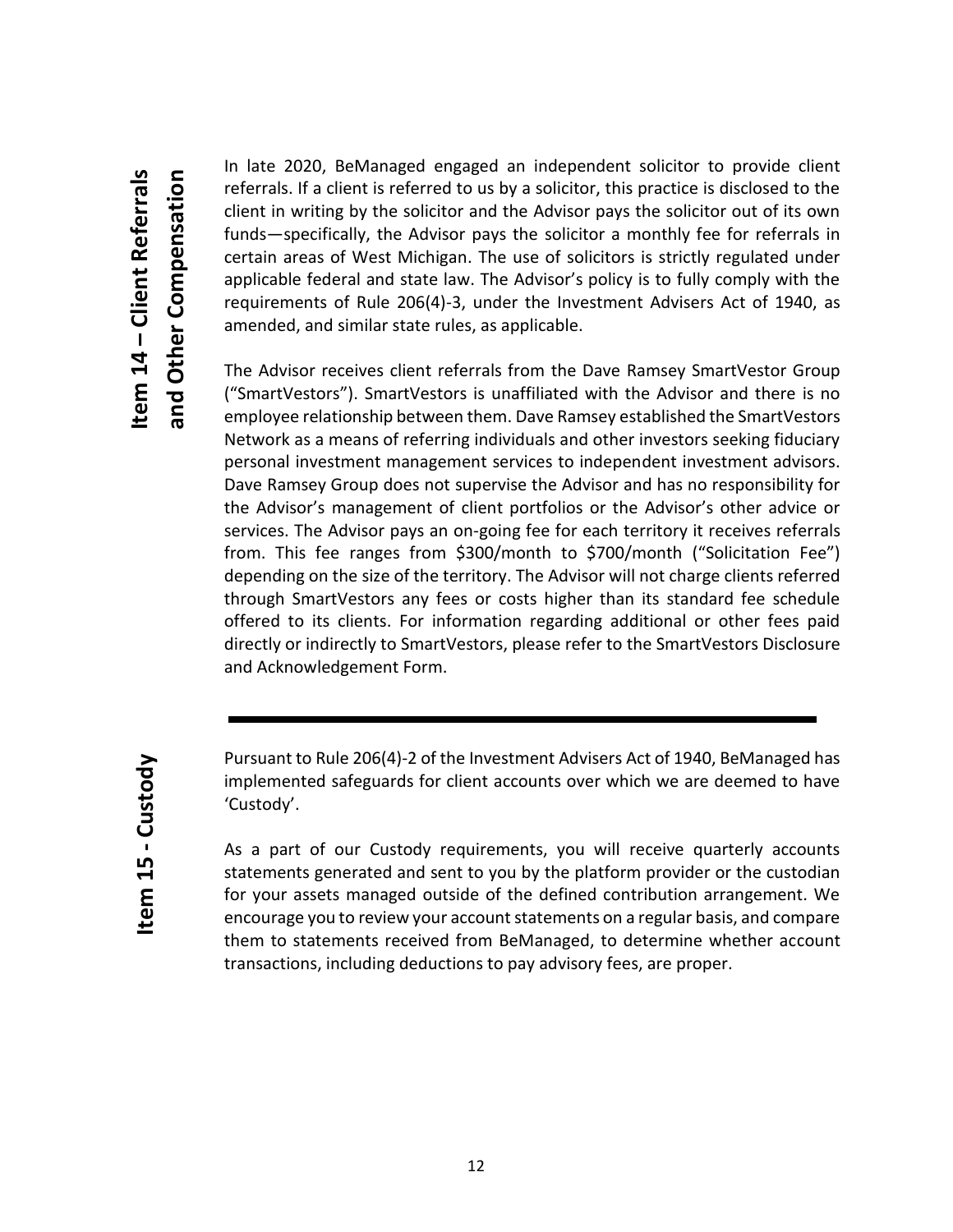**Item 16 Ltem 16 – Investment Discretion Investment Discretion**

We offer two types of services to our clients. Under our BeManaged service, we take limited discretionary authority (for trading purposes only) over your account, which means we make all changes on your behalf. Each client has the authority to place additional constraints on our discretion, such as constraints on holdings of company stock.

Discretionary authority is assumed upon execution of the Client Investment Advisory Agreement. Each agreement describes the limit of our discretionary authority and requires the information necessary for Actium to access client information.

We do not have the authority, nor do we accept the authority, to vote client securities. Clients will receive their proxies, or other solicitations, from the custodian. If you have any questions about particular solicitations, you may contact BeManaged by telephone at (616)871-0751 or e-mail info@bemanaged.com.